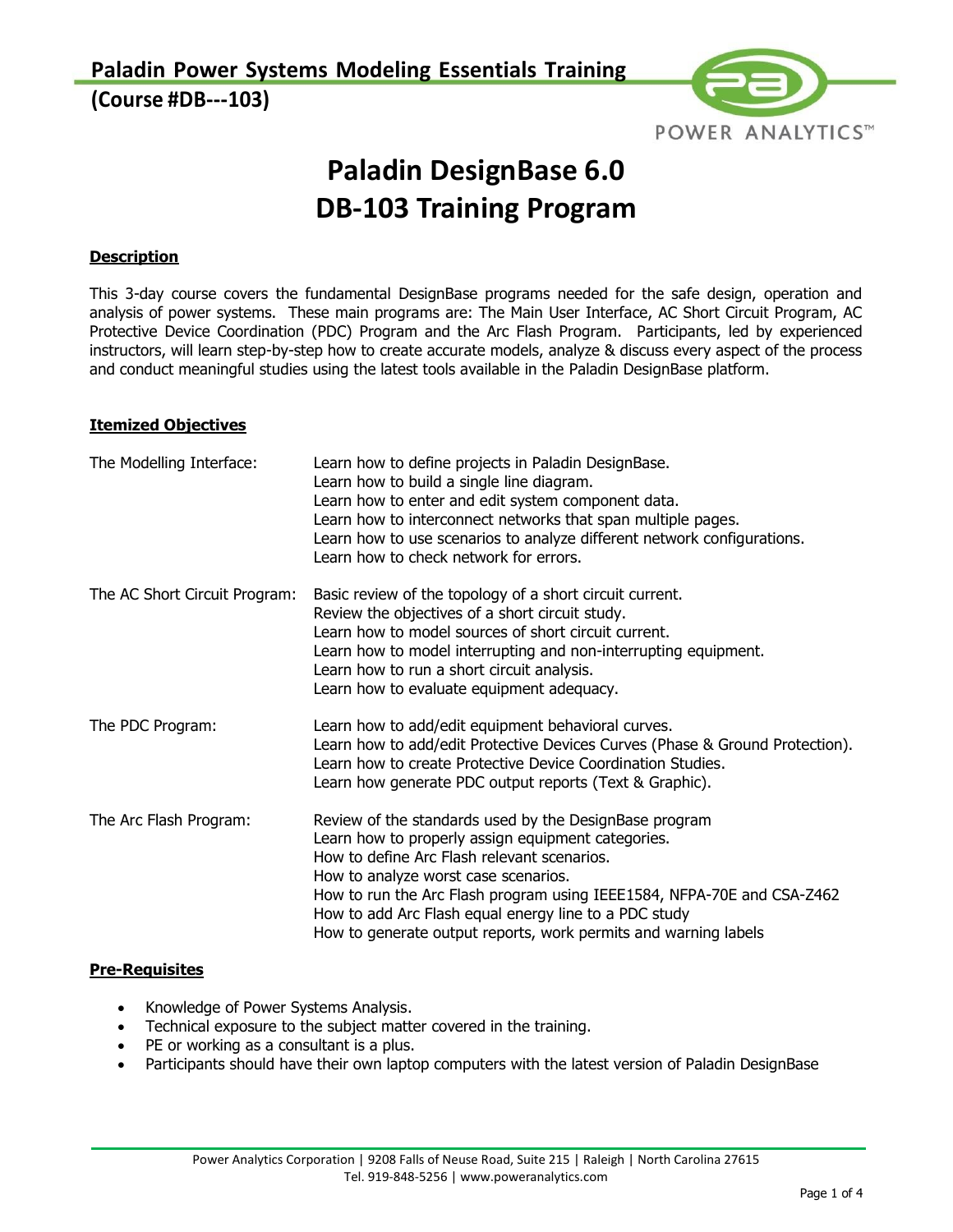**Paladin Power Systems Modeling Essentials Training**

# **(Course #DB-103)**



# **Program Contents**

## **1.0 The PALADIN DesignBase Modeling Interface – Day 1**

- Defining a New Project File
- Building the Single Line Diagram
- Layer Management
- Multiple Page Networks
- Labelling Pages
- Connecting & Hyperlinking Pages
- Copying & Pasting Devices & Data
- Adding Operating Scenarios
- Importing/Exporting Data Using Excel
- Error Checking
- Data Navigation
- Packing & Shipping Projects

## **2.0 AC Short Circuit Analysis – Day 2**

- Topology of an AC Short Circuit Current
- Objectives of a Short Circuit Analysis
- References and Standards
- Editing/Modelling Short Circuit Sources
- The Short Circuit Program Menu
- Three-Phase, Line-Ground, Line-Line, Line-Line-Ground Faults
- Running Short Circuit Analysis using Back Annotation and Report Outputs
- Global and Single Bus Fault Simulation
- The Options and ANSI Settings Interface

## **3.0 ANSI - AC Protective Device Evaluation & Reactor Sizing – Day 2**

- Data requirements for Low Voltage Equipment
- Data requirements for Medium & High Voltage Equipment
- Data entry into the model
- Running the Protective Device Evaluation Analysis
- Creating Output Reports and Network Color/Text Annotation
- The Reactor Sizing Application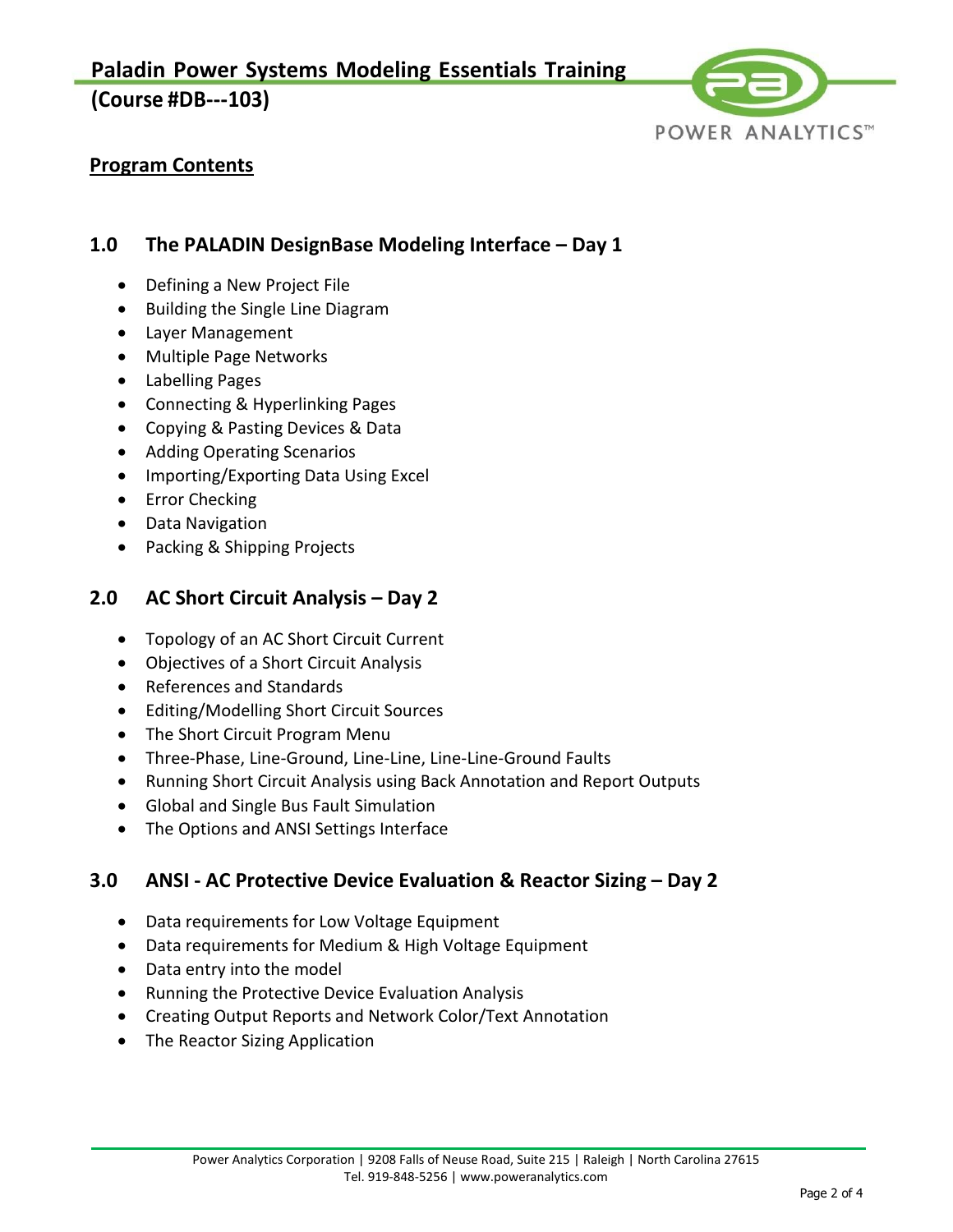# **Paladin Power Systems Modeling Essentials Training (Course #DB-103)**



# **4.0 AC Protective Device Coordination – Day 2/3**

- The AC PDC Program Menu.
- Classification of PDC Curves
- Adding Equipment Curves
- Adding Phase Protective Device Curves
- Adding Ground Fault Protective Device Curves
- Single Page and Multiple Page Spanning PDC Paths
- Creating Phase Coordination Studies
- Creating Ground Coordination Studies
- Output Reports Text & Graphical
- Protective Device Sequence of Operation Reports
- Injection of Fault Currents and Tripping Time Evaluation
- Creating Output Reports (Graphical and Text Based)
- Interlocking Protective Devices

# **5.0 AC Arc Flash Hazard Assessment – Day 3**

- The AC Arc Flash Hazard Program Interface
- Equipment Topology& Categories
- Single and Multiple Bus Analysis
- Analyzing Suppressed Nodes
- Maximum Tripping Time Settings
- Worst Case Scenario Analysis
- Standards used in Paladin Designbase (NFPA-70E, CSA-Z462 and IEEE 1584)
- Single vs. Multiple Path Analysis (Definition of Controlling Branch)
- Inserting Arc Flash Equal Energy Lines to a PDC Study
- Graphical Outputs and Network Back Annotation
- Creation of Arc Flash Warning Labels
- Report Generation

### **Daily Program**

- 8:00 10:00 DesignBase Training 10:00 - 10:15 Break 10:15 - 12:00 DesignBase Training 12:00 - 1:00 Lunch & Break 1:00 - 3:30 DesignBase Training
- 3:30 3:45 Break
- 3:45 4:45 DesignBase Training